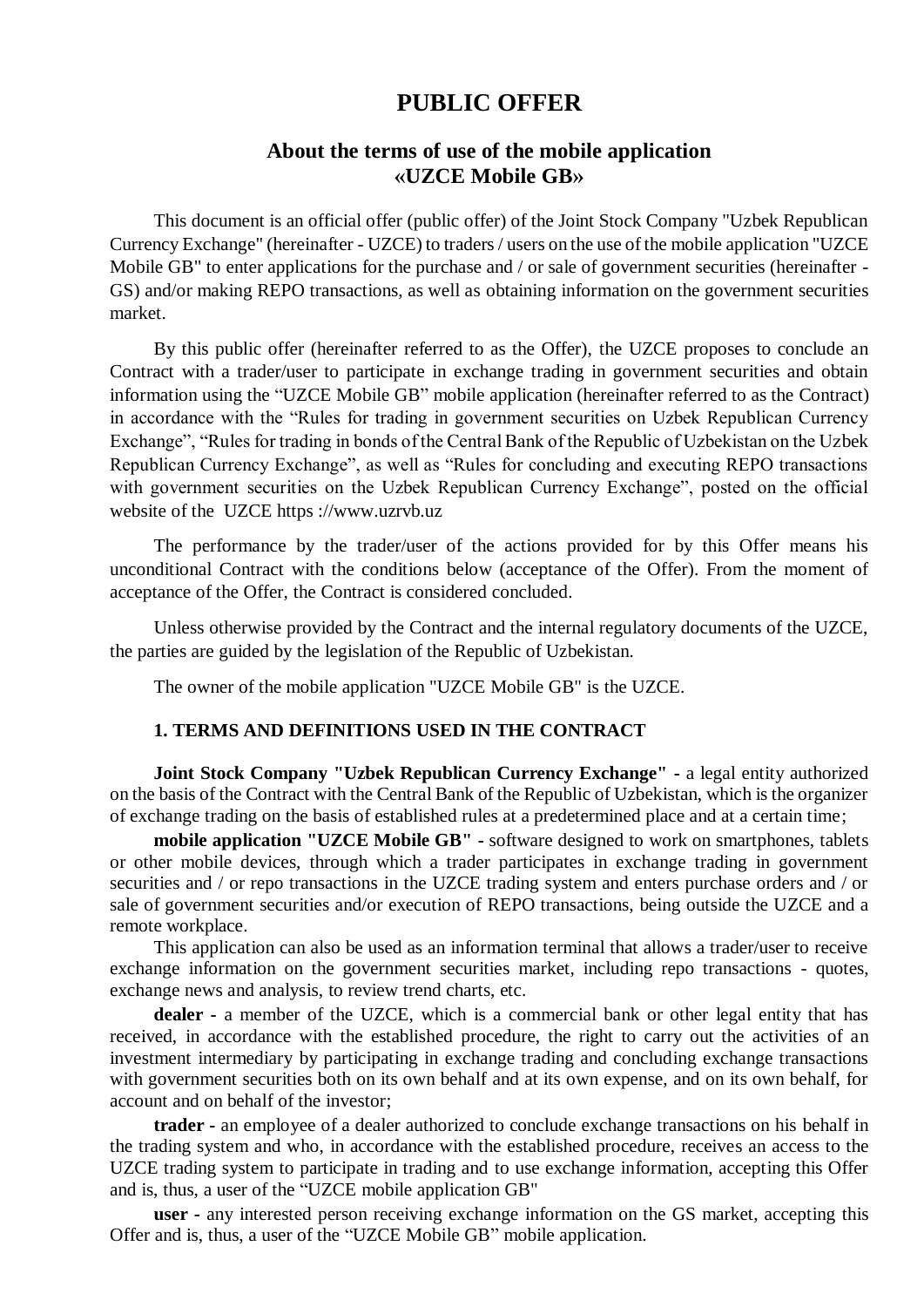## **2. ACCEPTANCE PROCEDURE**

**2.1.** The acceptance of this Offer is the fact of registration of the trader/user independently in the mobile application "UZCE Mobile GB", installed by the trader/user on his mobile device (smartphone, tablet, etc.). The application is available on Android and iOS platforms through "PLAY MARKET\_Google" and "APP Store", respectively.

**2.2.** When self-registering in the "UZCE Mobile GB" mobile application, the trader / user must indicate the mobile phone number to receive an SMS message with the registration code. An SMS message with a code is sent to the trader/user's mobile phone number by the UZCE. Entering this code in a special window is mandatory for registration.

**2.3.** In case of disagreement with the conditions of this Contract below, the trader/user has the right not to use the UZCE Mobile GB mobile application and not to accept this Offer.

## **3. SUBJECT OF THE CONTRACT**

#### **3.1. The UZCE provides:**

- the trader is allowed to participate in exchange trading in government securities and/or make transactions REPO in the UZCE trading system, to enter orders for the purchase and / or sale of government securities and / or make REPO transactions online and receive exchange information on the government securities market, as well as perform other actions provided for by the functionality of the "UZCE Mobile GB" mobile application, placed in "PLAY MARKET\_Google" and "APP Store";

- the user has the opportunity to receive exchange information on the government securities market, including on REPO transactions - quotes, exchange news and analysis, to review trend charts online, as well as perform other actions provided for by the functionality of the "UZCE Mobile GB" mobile application placed in " PLAY MARKET\_Google" and "APP Store".

**3.2.** The "UZCE Mobile GB" mobile application may contain services that may be provided to the user on a fee basis. Activation of such services is carried out by the user independently, at will, after reviewing the offers of fee-based services, which indicate the description of the service, the conditions for its provision, the cost of use and other information.

**3.3.** By accepting this Offer, the trader / user provides the UZCE, in accordance with the requirements of the law, with an unlimited consent to processing his personal data (including cell phone number full name, registration data, as well as any other personal data necessary: to use the functions available in mobile application "UZCE Mobile GB"), including collection, recording, systematization, accumulation, storage, clarification (updating, changing), extraction, use, transfer (distribution, provision, access), depersonalization, blocking, deletion, destruction of personal data, committed with the use of automation tools or without the use of such means, in order to fulfill this Contract. The trader/user hereby also agrees to the transfer of any personal data provided by him to the UZCE under this Contract to third parties in order to fulfill this Contract.

## **4. RIGHTS AND OBLIGATIONS OF THE PARTIES**

#### **4.1. UZCE has right to:**

**4.1.1.** Unilaterally make changes to this Offer, informing the trader / user about it by publishing these changes on the official website https://www.uzrvb.uz, in informational messages, in the interface of the mobile application "UZCE Mobile GB".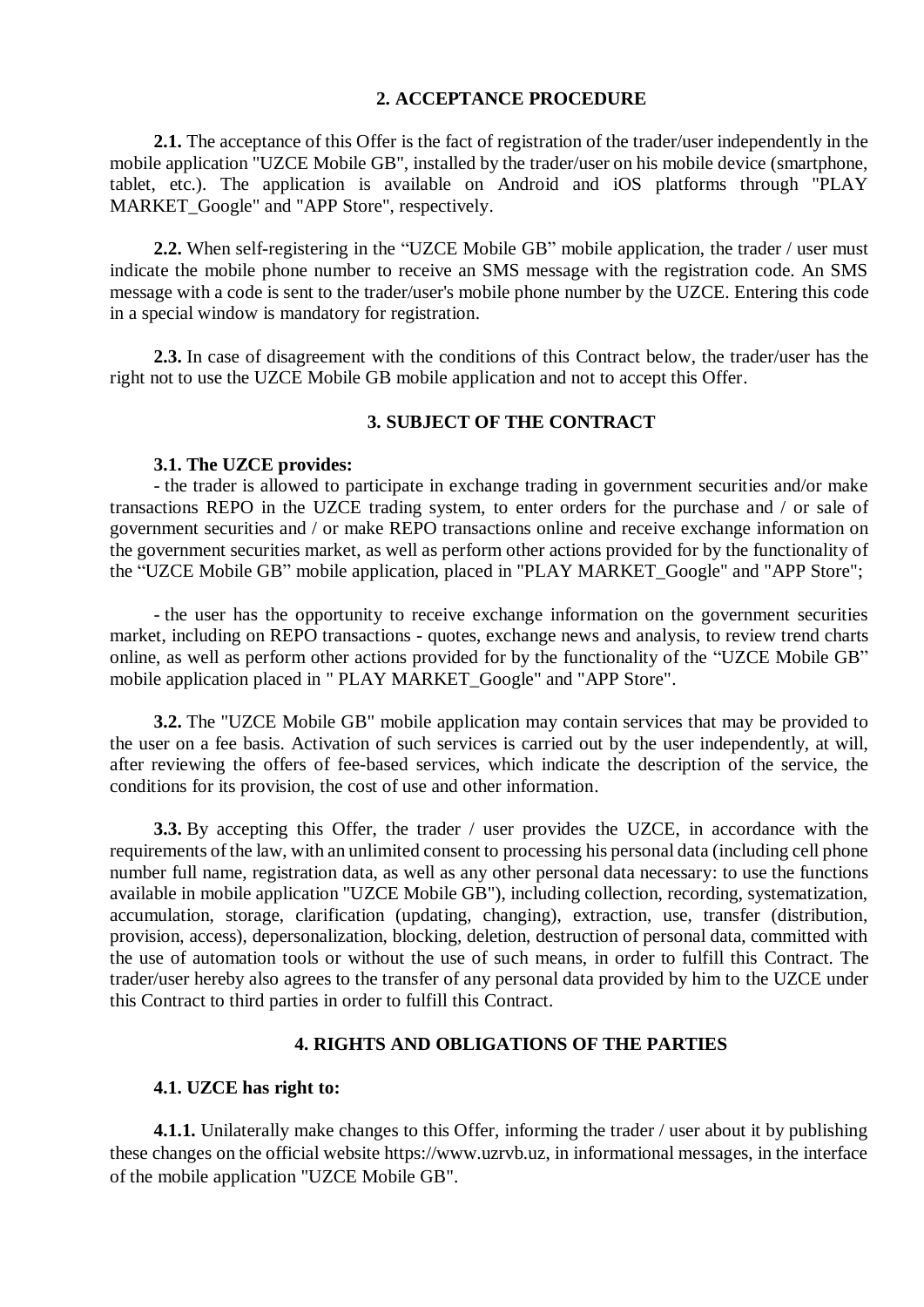**4.1.2.** Transfer without the consent of the trader/user the rights and obligations under this Contract to third parties for the purpose of its execution.

**4.1.3.** Provide the trader/user with a fee-based and free services, information about which is posted on the official website and in the "UZCE Mobile GB" mobile application.

**4.1.4.** Unilaterally restrict the trader/user's access to the capabilities of the "UZCE Mobile GB" mobile application for technical, legal and other reasons to eliminate them.

**4.1.5.** Collect, process, transfer and store statistical information on the use of the "UZCE Mobile GB" mobile application, as well as conduct surveys, questionnaires and other activities necessary to analyze and improve the efficiency of the provision of the UZCE services.

**4.1.6.** The UZCE has other rights in accordance with the legislation of the Republic of Uzbekistan and internal regulatory documents of the UZCE.

**4.1.7**. In the event that the trader/user violates the terms of this Contract and/or the requirements of the law and/or in case of suspicion of market manipulation and the use of insider information, as well as in other cases provided for by law, the UZCE has the right to unilaterally temporarily block the use of the «UZCE Mobile GB» mobile application until the circumstances are clarified or terminate the Contract at any time by sending a relevant notice to any address of the trader/user known to the UZCE and/or sending an SMS message to the trader/user's phone number.

## **4.2. A Trader/user has right to:**

**4.2.1.** Access and use all the functions of the "UZCE Mobile GB" mobile application in accordance with the legislation of the Republic of Uzbekistan and internal regulatory documents of the UZCE, as well as this Offer.

**4.2.2.** Contact the UZCE for advice, technical support and other assistance on the operation and rules for using the "UZCE Mobile GB" mobile application.

#### **4.3. The UZCE undertakes:**

**4.3.1.** To properly fulfill the terms of this Offer.

**4.3.2.** To ensure the smooth operation of the "UZCE Mobile GB" mobile application.

**4.3.3.** To ensure the confidentiality of the personal data of the trader / user, as well as information constituting banking and / or other secrets in accordance with the legislation of the Republic of Uzbekistan.

**4.3.4.** To provide information support to traders/users through their corporate telephone connection and in other ways available to UZCE during working hours.

**4.3.5.** To publish messages in the relevant interfaces of the "UZCE Mobile GB" mobile application about changes to this Contract and / or other significant events and news.

## **4.4. A trader/user undertakes:**

**4.4.1.** Use the "UZCE Mobile GB" mobile application solely as an information terminal and to participate in exchange trading in government securities and/or repo transactions in the UZCE trading system and properly fulfill the conditions of this Offer, and also not facilitate such use by third parties.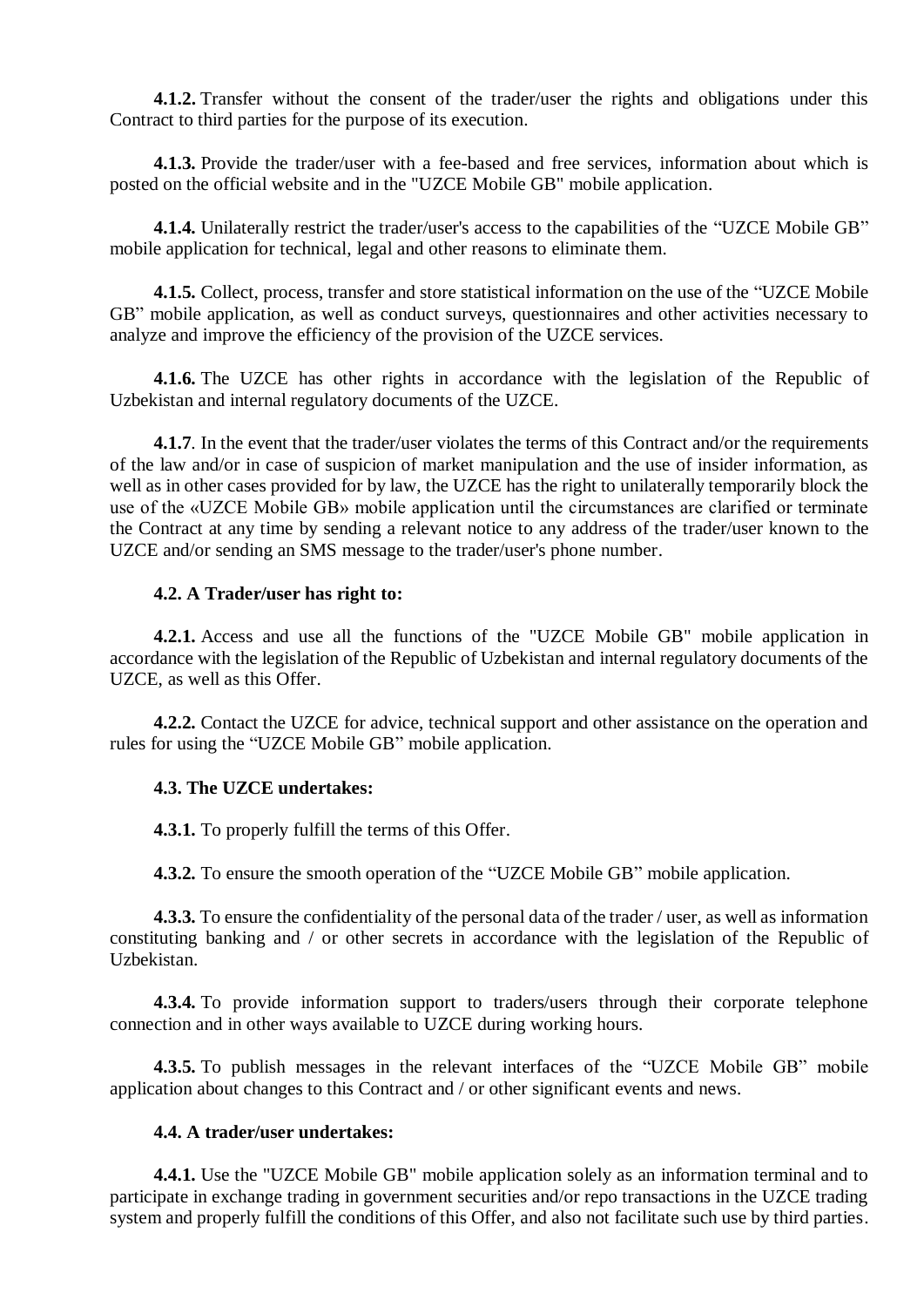**4.4.2.** Take all measures to ensure the confidentiality of account information, including your login, password, personal account, personal and other data.

**4.4.3.** Be responsible for the disclosure of confidential information in any way and resulting in all losses and damage to the UZCE.

**4.4.4.** Monitor messages for users of the "UZCE Mobile GB" mobile application published by the UZCE in the relevant interfaces of the mobile application. Follow the requirements contained in these messages.

**4.4.5.** Do not transfer to third parties their personal data and / or other details and data that provide access to the mobile application "UZCE Mobile GB".

**4.4.6.** Immediately notify the UZCE about facts or suspicions regarding the illegal use by third parties of details for accessing the "UZCE Mobile GB" mobile application, including in case of loss (loss, theft or other loss) of access to the mobile phone number to which the mobile application is connected

## **5. PRIVACY POLICY**

**5.1.** When registering in the "UZCE Mobile GB" mobile application, a personal data of a trader / user may be used. The data may include: trader/user name, phone number, email address, information about the mobile device used, etc.

**5.2.** Personal data can be provided by the trader / user while using the application, filling in the corresponding windows of the application or automatically when activating and using the "UZCE Mobile GB" mobile application.

**5.3.** When using the personal information of a trader / user, the UZCE is guided by these privacy rules, as well as the legislation of the Republic of Uzbekistan.

**5.4.** The UZCE does not transfer information received from a trader/user to third parties, except as provided by law and this Contract.

**5.5.** The trader/user and the UZCE takes all necessary measures to ensure the security and protection of the trader/user information from unauthorized access, as well as other forms of misuse.

**5.6.** Information about the actions of the trader / user to use the "UZCE Mobile GB" mobile application for the provision of services registered by the technical devices of the UZCE can be used as evidence of the actions of the trader / user.

## **6. RESPONSIBILITIES OF THE PARTIES**

**6.1.** The parties are responsible for non-fulfillment or improper fulfillment of the terms of this Contract in accordance with the legislation of the Republic of Uzbekistan.

**6.2.** The trader is personally responsible for the correctness of the information specified in the application for the purchase and / or sale of government securities through the appropriate interface of the mobile application "UZCE Mobile GB" and is not entitled to make any claims against the UZCE in connection with the improper performance of the UZCE of its obligations under this Offer, in case of specifying erroneous data in the order for the purchase and/or sale of government securities.

**6.3.** The trader / user is fully responsible for the safety of their personal data when entering them on a device that uses insecure connections or is under the threat of malware and applications.